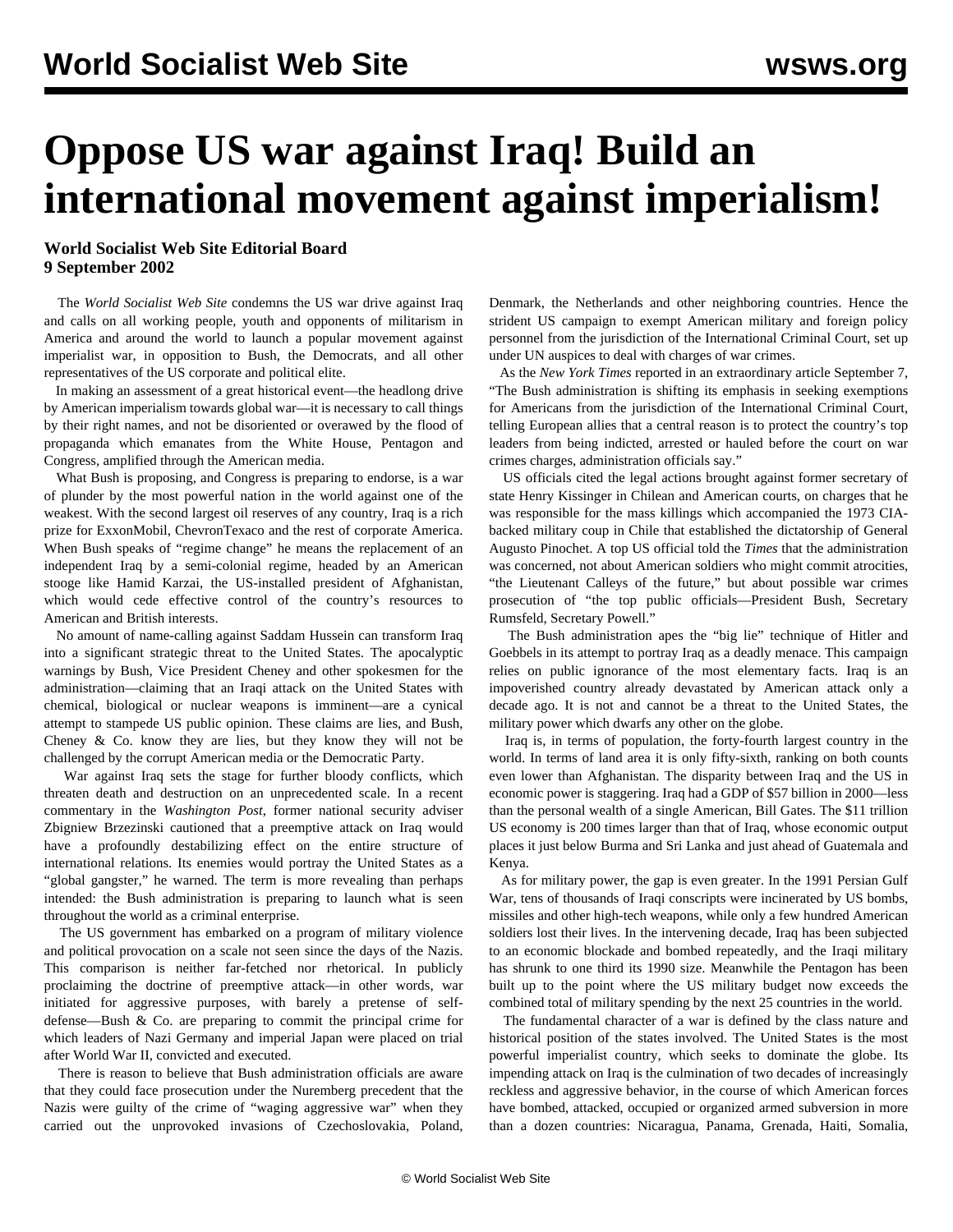Sudan, Libya, Lebanon, Iraq, Iran, Afghanistan and the various states and fragments comprising the former Yugoslavia.

 Iraq is a country whose origins are rooted in colonial oppression. It was ruled for decades by Great Britain, which carved the territory out of the disintegrating Ottoman Empire. Since the late 1950s, when the last Britishimposed monarch was overthrown, the country has been ruled by a series of military-backed bourgeois nationalist regimes which sought, throughout the Cold War, to balance between the United States and the Soviet Union.

 After the 1979 Iranian revolution overthrew the Shah, the key US ally in the oil-rich Persian Gulf, Iraqi President Saddam Hussein offered himself as a potential substitute. His invasion of Iran in 1980 was greeted with enthusiasm by Washington, which established close relations with Baghdad, dropping opposition to arms sales to the regime and supplying the Iraqi military with satellite photographs of Iranian troop movements.

 While the Bush administration today cites Iraq's possession of chemical weapons as a *casus belli*, it does not care to discuss the origins of these weapons. The Reagan administration supported the Iraqi acquisition and use of chemical weapons to prevent an Iranian victory. The US even supplied intelligence data used to target thousands of Iranian soldiers for mustard gas attacks.

 Administration officials have argued that one of the crimes of Saddam Hussein was to start a war with Iran in which a million people were killed. They know full well that this is a crime for which the US government bears a large share of responsibility—including officials like the current Secretary of Defense Donald Rumsfeld, who was then Reagan's special US envoy to the Middle East, egging on Hussein to slaughter as many Iranian youth as possible.

 It was not until 1990, with the invasion of Kuwait, that the Iraqi leader came into conflict with the United States. He was then rapidly transformed, through a campaign of demonization by the American government and media which has frequently been employed to turn yesterday's friends into today's enemies—like Manuel Noriega of Panama, Mohamed Aideed of Somalia, Slobodan Milosevic of Yugoslavia, and even Osama bin Laden (yesterday's anti-Soviet "freedom fighter," today's arch-terrorist). Hussein in his turn was portrayed as the beast of Baghdad, the new Hitler who might overrun the entire Persian Gulf region and thereby threaten US control of the oil resources.

 Twelve years after the destruction of the bulk of Iraq's military apparatus, the White House can no longer pretend that Saddam Hussein seeks to conquer his neighbors through force. Instead, in the wake of the September 11 attacks, the Bush administration has concocted a new and previously undreamed of rationale for war on Iraq—the possibility of an alliance between the secular Iraqi regime and the Islamic fundamentalists of Al Qaeda who have repeatedly called for Hussein's downfall.

What are Washington's real war aims?

#### **\* First, the military occupation of Iraq and seizure of its oil resources**

 This will provide a massive windfall to the energy monopolies that exert enormous influence over US foreign policy in general, and dominate the Bush administration in particular. Control of petroleum resources provides not only economic benefits, but also enormous political and strategic leverage. By grabbing Iraq's oil, the US will greatly enhance its position against its nominal allies in Europe and Asia, which are greatly dependent on Persian Gulf petroleum exports, as well as against Russia, China and regimes throughout the Middle East and northern Africa. Having extended its political and military reach in Central Asia through the war in Afghanistan, a US conquest of Iraq will give the American ruling elite a position of unrivaled dominance in the two most important oil-producing regions.

**\* Second, the global extension of US military power**

 A US protectorate in Iraq would be the staging ground for future wars in the region and beyond. The most immediate target could be Iraq's oil-rich neighbor, Iran. There is an active campaign within the political establishment for eventual military action against Saudi Arabia. Sudan, Yemen, Libya and Syria have all been cited as potential targets.

 American troops and warplanes are already deployed in nearly every country between the Mediterranean Sea and the Tien Shan Mountains, which mark the border between the former Soviet Central Asia and China. There can be no doubt that within US military and political circles, the attack on Iraq is seen as the prelude to coming wars against Russia and China, both nuclear-armed powers, with incalculable consequences.

#### **\* Third, maintaining domestic political control**

 Under conditions of growing social and economic inequality and widespread popular disaffection with the political system, the ruling elite seeks to maintain ideological and political control by disorienting and diverting the population and channeling its grievances behind the "war on terrorism." War becomes a critical means for maintaining domestic stability. In the name of national security and the exigencies of war, the government is carrying out a relentless attack on democratic rights, creating the basis for an authoritarian garrison state.

 What will the outcome be? Even if one were to accept the likelihood of speedy American military victory, it is clear that to accomplish this goal the administration is prepared, not only to sacrifice American lives, but to kill countless Iraqis. A government which pursues such an action would implicate the American people in a crime of massive proportions, one of the greatest atrocities in modern history.

 For the US to topple the Iraqi regime and install a puppet government, even savage bombing on the scale of the first Gulf War will not suffice. US military planners are preparing to devastate Baghdad and every other major city, and combine carpet bombing with urban warfare against soldiers and civilians alike. The death toll could reach into the tens or hundreds of thousands.

 Nor is the use of nuclear weapons by the US a far-fetched possibility. According to the new US guidelines for nuclear weapons development and use leaked to the press last March, one scenario for unleashing nuclear weapons is a war with Iraq that results in Iraqi missile attacks on Israel.

 Moreover, Iraq will not be the end of American wars of conquest. Those who supported war in Afghanistan and endorse war against Iraq must take responsibility for future US military actions as well. Such wars are already being actively planned by the Pentagon. The most recent US commandand-control exercise, conducted last month, was a war game simulating a US invasion of Iran in 2007.

 President Bush's White House meeting with a group of congressional leaders September 4 marked the onset of a concentrated propaganda offensive to prepare the way for a US invasion and military occupation of Iraq. Bush only agreed to allow a congressional vote on military action against Iraq because he was assured in advance of sufficient bipartisan support to pass a war resolution.

 The so-called debate takes place under conditions where leading Democrats—from the party's 2000 presidential candidate Al Gore to House Democratic leader Dick Gephardt—have already declared their support for military action against Iraq. Not a single senator or congressman has challenged the foundation of Bush's war policy—that the United States has the right to invade Iraq and overthrow its government.

 The premises of any genuinely democratic debate—open and honest information, public involvement, the existence of opposing sides—are lacking in the current discussion. Both Bush and his critics within the political establishment accept a common framework: Saddam Hussein is a monster, Iraq threatens the United States, the US is a force for peace and democracy in the Middle East, American military action is never taken for predatory reasons, only for self-defense, and so on.

But in truth, these propositions collapse under any serious examination: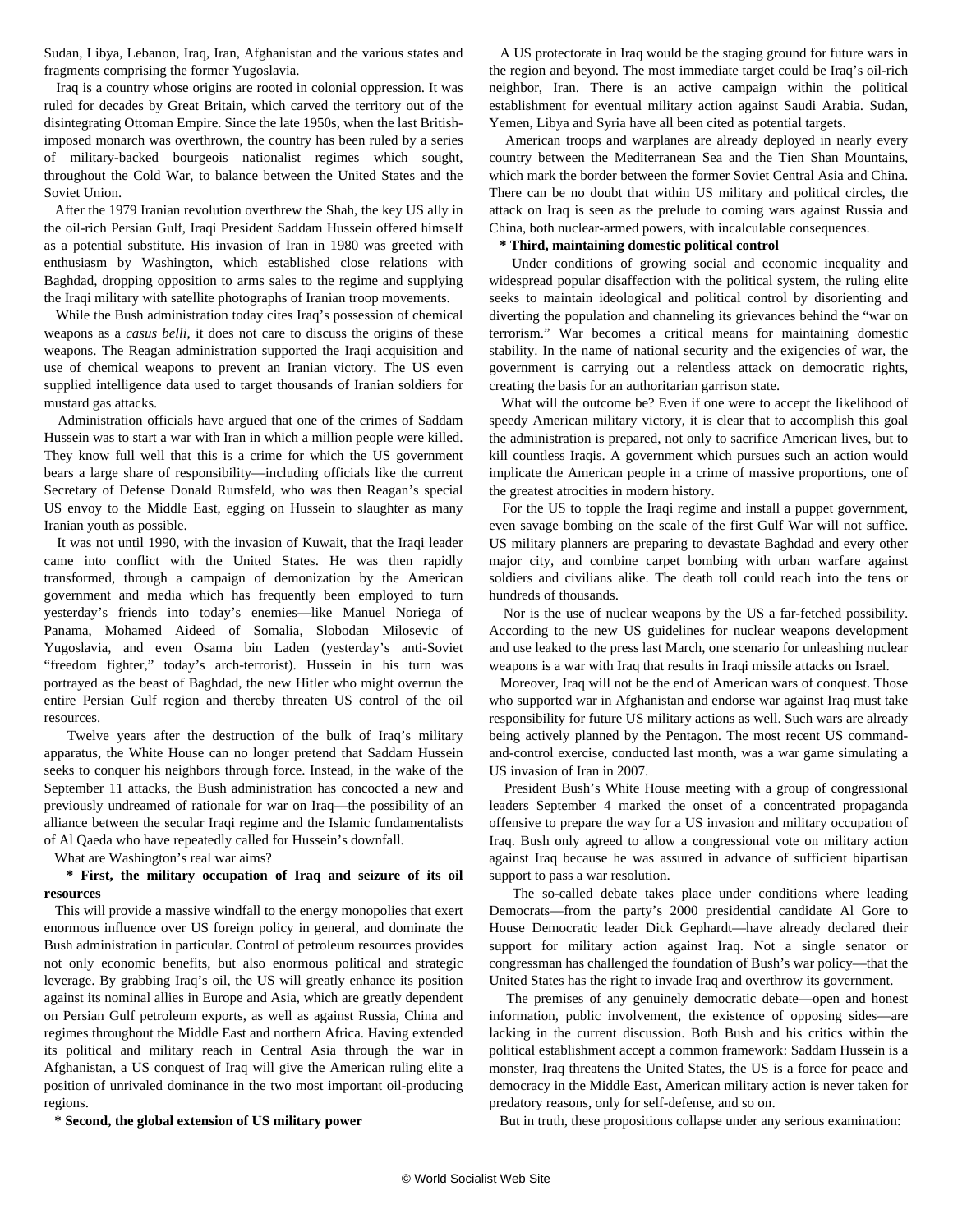**Saddam Hussein is building weapons of mass destruction** —As we have seen, he initially acquired them and used them as an ally and instrument of US foreign policy, against Iran. The vast bulk of these were subsequently destroyed in the 1990s under the UN sanctions regime. Former UN weapons inspector Scott Ritter has categorically rejected the claims that Iraq has significantly rebuilt its capacity in such weapons. If the pattern of other such falsifications holds true—like the notorious Gulf of Tonkin incident which provided the pretext for US intervention in Vietnam—some years from now, long after the war with Iraq, small notices will appear in the American media reporting that there never were any weapons of mass destruction in Iraq and that the issue was manufactured out of whole cloth to provide a pretext for war.

 It is a remarkable fact that only the US and British governments profess to believe in the bogeyman of Saddam Hussein's arsenal of nuclear, biological and chemical weapons. None of the other European powers gives any credence to the claims that Iraq represents a threat, nor do any of the countries of the Middle East, with the exception of Israel, which has a vested interest in the destruction of an Arab country.

 Even if it were true that Iraq still has some weapons proscribed by the UN, since when has the mere possession of such weapons systems been a sufficient basis for invading a country? Since World War II Russia, China, Britain, France, India, Pakistan and Israel are known to have joined the United States in the possession of nuclear weapons. Dozens of countries possess the capability to build chemical and biological weapons in a matter of months. Yet throughout this period, no American government has ever gone to war over the issue. Instead, US policy has been to engage in diplomatic talks over arms control, resulting in treaties to restrain nuclear proliferation, reduce arms stockpiles and ban outright nuclear testing and biological warfare experiments.

 Saddam Hussein has no capability to attack the United States directly and no reason to deliver such weapons to terrorists who are his political enemies. Iraq has no long-range missile capability and has never sought to develop one. Nor did it use chemical weapons during the 1991 Persian Gulf War, in the face of the threat of American nuclear retaliation, and assurances from the first Bush administration that its goal was to expel Iraqi forces from Kuwait, not to occupy Baghdad. If, in fact, Iraq still retains some chemical weapons, there is only one circumstance in which they might likely be used, with possibly devastating effect: in the event of a US invasion which brought American troops into the heart of the country.

 **Saddam Hussein is violating UN Security Council resolutions** —This may be true, since so many UN resolutions have been adopted on Iraq, legalizing the starvation of the population through blockade, that only a regime of American stooges could comply with all of them. But since when has violation of UN Security Council resolutions been the basis for unilateral US military action? Israel violates UN Security Council resolutions far more flagrantly than Iraq, and there is no White House clamor for war with the state which still occupies the West Bank and Gaza Strip more than 35 years after the Six Day War.

 The US government uses the UN when it is convenient, as a screen for its aggressive actions. On other occasions, it ignores the UN with impunity. Thus, for more than a decade, US and British warplanes have bombed targets in the north and south of Iraq, patrolling so-called "no fly" zones that were declared by Washington without any UN sanction. The US government itself subverted the UN inspection regime in Iraq by infiltrating UNSCOM with CIA personnel whose goal was to identify targets for American bombing and study Saddam Hussein's movements to set up future assassination attempts.

 The Bush administration insists that its own military actions are *not* subject to the UN Security Council, and that it will not make an attack on Iraq conditional on Security Council approval. The double standard is clear: Iraq must submit to the UN or be destroyed, but the US can do what it pleases.

 **Saddam Hussein is a dictator who oppresses his people** —Again true, but American foreign policy, in the Middle East and elsewhere, has consisted largely in promoting and propping up such rulers for more than 50 years. Many of them, including the Shah of Iran, the Saudi monarchy, and various military dictators in Turkey, have been arguably as barbarous as Saddam Hussein. The US also systematically funded and built up Islamic fundamentalist groups as an instrument in the struggle against the Soviet Union and secular Arab nationalism.

 In its efforts to insure international support or at least acquiescence for the coming US war against Iraq, the Bush administration has given the green light to ruthless military repression by the Russian government in Chechnya, Chinese suppression of Uighur separatist groups in Xinjiang, Turkish oppression of the Kurds, and countless other violations of democratic and human rights.

 Far from representing a force for democracy, the United States is intrinsically opposed to the democratic aspirations of the Arab masses, which inevitably conflict with American control of the oil resources of the region, as well as with US support for the state of Israel. A US occupation of Iraq would take on an increasingly savage and repressive character. It would make the Israeli occupation of the West Bank and Gaza look almost benign by comparison.

 The Bush administration talks incessantly of "regime change" in Iraq. The *World Socialist Web Site*, as socialists and defenders of democratic rights, are implacably opposed to both the bourgeois-nationalist politics and the dictatorial methods of Saddam Hussein. But the removal of this regime is the task of the Iraqi people, not the American government.

 Far more ominous for the world is the "regime change" which has already taken place in the United States. The Bush administration represents the coming to power of a criminal element in the American ruling class. This is not hyperbole: in its political methods, social base and foreign policy, the Bush administration is gangsterism personified.

 This government is the product of a protracted campaign of right-wing political subversion and conspiracy to destabilize the previous administration, culminating in the Clinton impeachment, followed by the theft of the 2000 presidential election.

 The Bush administration draws its leading personnel from the social layer whose systematic corruption has been laid bare in the corporate scandals of the past year. Army Secretary Thomas White is a former Enron executive. Vice President Dick Cheney is under investigation for accounting fraud in his previous role as CEO of the energy construction firm Halliburton. Bush himself made his personal fortune on the basis of insider trading and cronyism. Defense Secretary Donald Rumsfeld and Treasury Secretary Paul O'Neill are both former CEOs, while other top officials served as lobbyists for the energy, drug and automobile industries.

 When he entered the White House, Bush boasted that his CEO-filled cabinet would run the government like a business. This has proved true: the Bush administration embodies in government the methods of Enron, WorldCom, Global Crossing, Tyco and a dozen other high-profile cases of corporate skullduggery.

 Bush's domestic policies amount to the systematic plundering of working people to enrich corporate America. He pushed through the largest tax cut for the wealthy in US history, a staggering \$1.35 trillion. His administration has launched attack after attack on the living standards and democratic rights of the working class. Health and safety regulations, environmental safeguards, trade union rights—all are targeted for destruction as part of the drive to remove any restrictions on the accumulation of personal wealth and corporate profit.

 The Bush administration's foreign policy is the extension on a global scale of its domestic policy. People who rose to power through fraud and crime are now making decisions on war and peace. They are using the